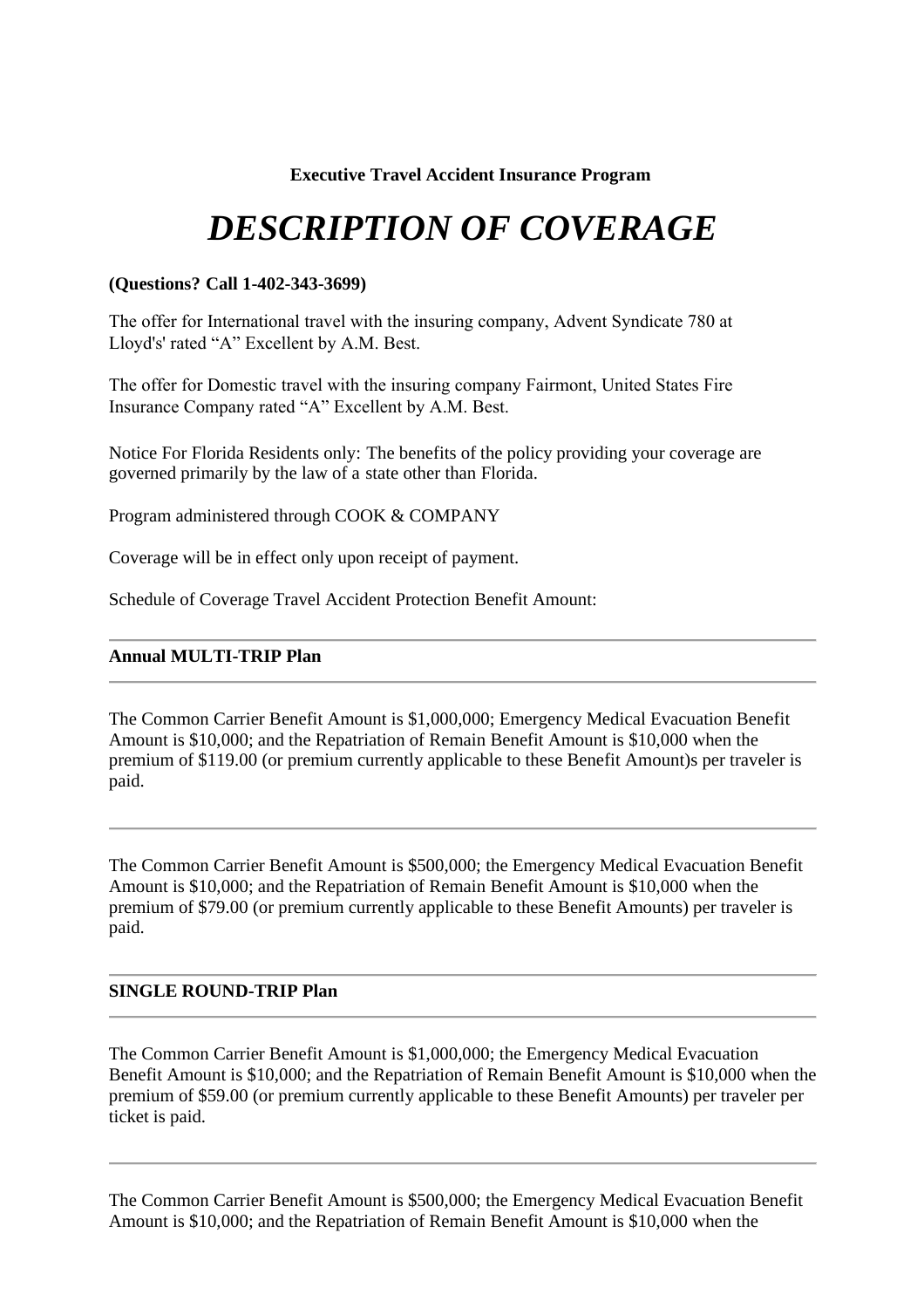premium of \$35.00 (or premium currently applicable to these Benefit Amounts) per traveler per ticket is paid.

The Common Carrier Benefit Amount is \$250,000; the Emergency Medical Evacuation Benefit Amount is \$10,000; and the Repatriation of Remain Benefit Amount is \$10,000 when the premium of \$20.00 (or premium currently applicable to these Benefit Amounts) per traveler per ticket is paid.

**The Program.** If you have enrolled for coverage in the Executive Travel Accident Insurance Program, you will be covered for Accidental Death and Dismemberment Insurance, Emergency Evacuation, Repatriation of Remains Insurance and 24 Hour Assistance Services when you take a Trip on a Common Carrier. For the annual, unlimited multi-Trip plan, there is no limit to the number of Common Carrier Trips you can take in any 12 month period and coverage can be renewed each year. For the single round-Trip ticket plan, you are covered for the duration of the Trip, up to 30 consecutive days.

**Eligibility:** All customers of TravelInsuranceCenter.com who are US Residents, 18 years or older, who have elected Plan 1, Plan 2 or Plan 3 Benefits and paid the associated premium.

**Period of Coverage:** The minimum Period of Coverage under this plan is 1 day, the maximum is 12 months. Benefits can be purchased in a combination of months and or daily periods by paying the appropriate Plan Cost.

# **PLAN DEFINITIONS**

The terms shown below shall have the meaning given in this section whenever they appear in this Certificate. Additional terms may be defined within the provision to which they apply.

**"Accident"** means a sudden, unforeseeable external event which: (1) Causes Injury to one or more Covered Persons; and (2) Occurs while coverage is in effect for the Covered Person. **"Aircraft"** means a vehicle which: (1) Has a valid certificate of airworthiness; and (2) Is being flown by a pilot with a valid license appropriate to the aircraft. **"Common Carrier"** means any air, land, or water motorized conveyance operated under a license for the transportation of Passengers for hire for which a ticket has been issued. Common Carrier will not mean cruise ships at sea more than 12 consecutive hours or any conveyance that is hired or used for a sport, gamesmanship, contest and/or recreational activity, regardless if such conveyance is licensed, such as, but not limited to, race cars, bob sleds, hunting vehicles, sightseeing helicopters, fishing boats, parasailing/paragliding and boat cruises operating beyond 12 hours. **"Covered Person"** means a person eligible for coverage as identified in the Application for whom proper premium payment has been made, and who is therefore insured under this Certificate. **"Dependent"** means the Insured's unmarried child who: (1) Has his principal residence with the Insured; (2) Chiefly relies on the Insured for support and maintenance; and (3) Is within the following age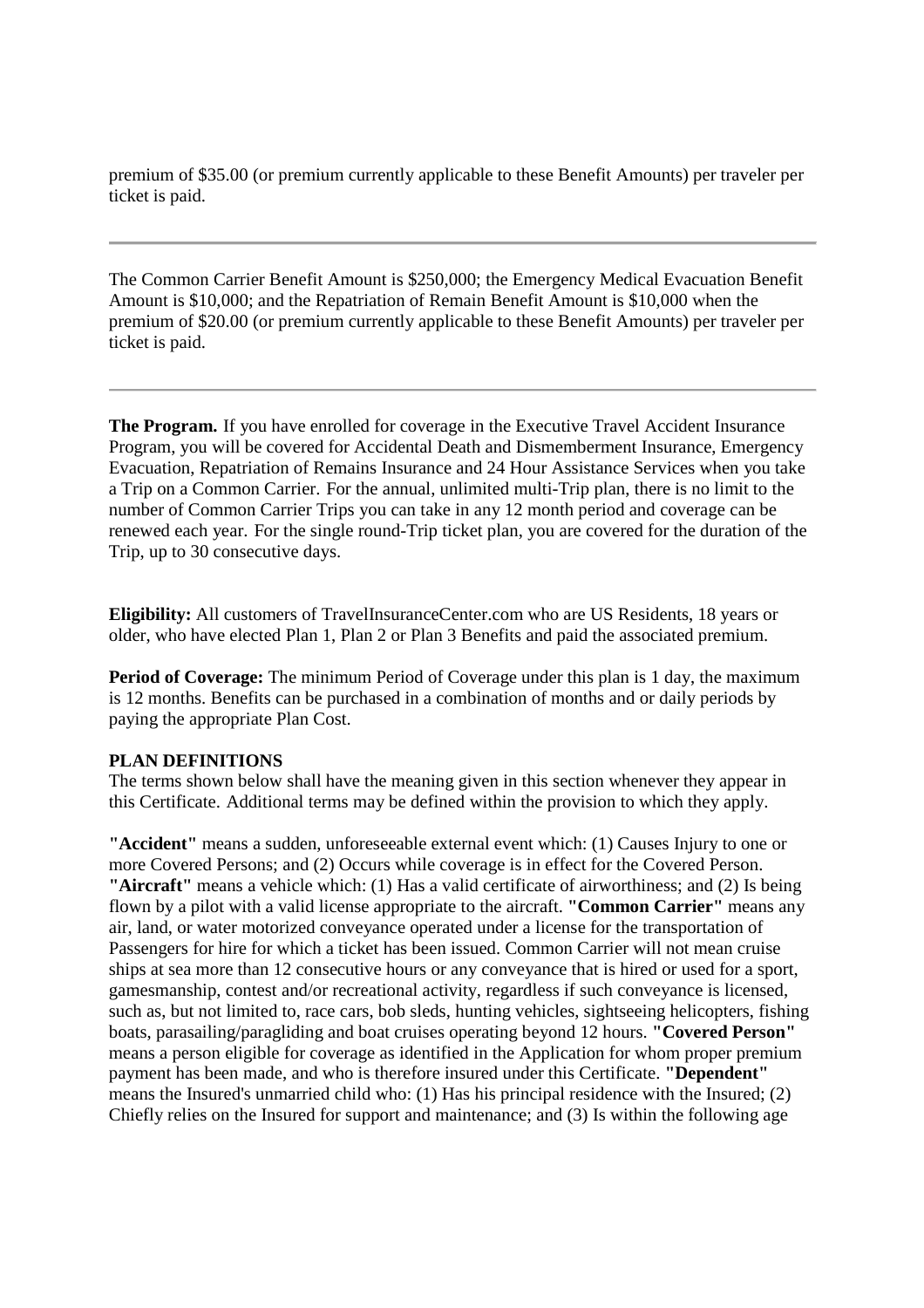groups (unless otherwise shown in the Application): (a) Under 19 years of age; (b) 19 but less than 25 years of age and enrolled in a School as a full time student; or (C) 19 or more years of age, and primarily supported by the Insured and incapable of self-sustaining employment by reason of mental or physical handicap. Child can include stepchild, foster child, legally adopted child, a child of adoptive parents pending adoption proceedings, and natural child. **"Spouse"** means the lawful Spouse, under age 70 (unless otherwise stated in the Application), of an Insured **"He", "his" and "him"** includes "she", "her" and "hers **"Injury"** means bodily harm which results, directly and independently of disease or bodily infirmity, from an Accident. All injuries to the same Covered Person sustained in one accident, including all related conditions and recurring symptoms of the Injuries will be considered one Injury. **"Medically Necessary" or "Medical Necessity"** means the service or supply is: (1) Prescribed by a Doctor for the treatment of the Injury; and (2) Appropriate, according to conventional medical practice for the Injury in the locality in which the service or supply is given. **"Passenger"** means a person not performing as a pilot, operator or crew member of a conveyance. **"Public Conveyance"** means any land or water motorized Common Carrier, regardless of whether a ticket has been issued, including taxi, bus, train or airport limousine, but not including courtesy transportation provide without a specific charge. **"Trip"** means scheduled travel on a Common Carrier, up to 30 consecutive days. A Trip begins when you leave your current primary residence or place of regular employment (whichever occurs last) to travel directly to the station, terminal or airport immediately preceeding departure on such Common Carrier. A Trip ends when you return to your residence or place of regular employment (whichever occurs first), after leaving the station, terminal or airport immediately after arrival on such Common Carrier.

#### **BENEFITS FOR ACCIDENTAL DEATH, DISMEMBERMENT, OR LOSS OF SIGHT**

If, within 1-year from the date of an Accident covered by this Certificate, Injury from such Accident, results in Loss listed below, we will pay the percentage of the Principal Sum set opposite the loss in the table below. If the Covered Person sustains more than one such Loss as the result of one Accident, we will pay only one amount, the largest to which he is entitled. This amount will not exceed the Principal Sum which applies for the Covered Person.

| Loss                                            | <b>Percentage of Principal Sum</b> |
|-------------------------------------------------|------------------------------------|
| Loss of Life                                    | 100%                               |
| Loss of Both Hands                              | 100%                               |
| Loss of Both Feet                               | 100%                               |
| Loss of Entire Sight of Both Eyes               | 100%                               |
| Loss of One Hand and One Foot                   | 100%                               |
| Loss of One Hand and Entire Sight of One Eye    | 100%                               |
| Loss of One Foot and Entire Sight of One Eye    | 100%                               |
| Loss of One Hand                                | 50%                                |
| Loss of One Foot                                | 50%                                |
| Loss of Entire Sight of One Eye                 | 50%                                |
| Loss of Thumb and Index Finger of the Same Hand | 25%                                |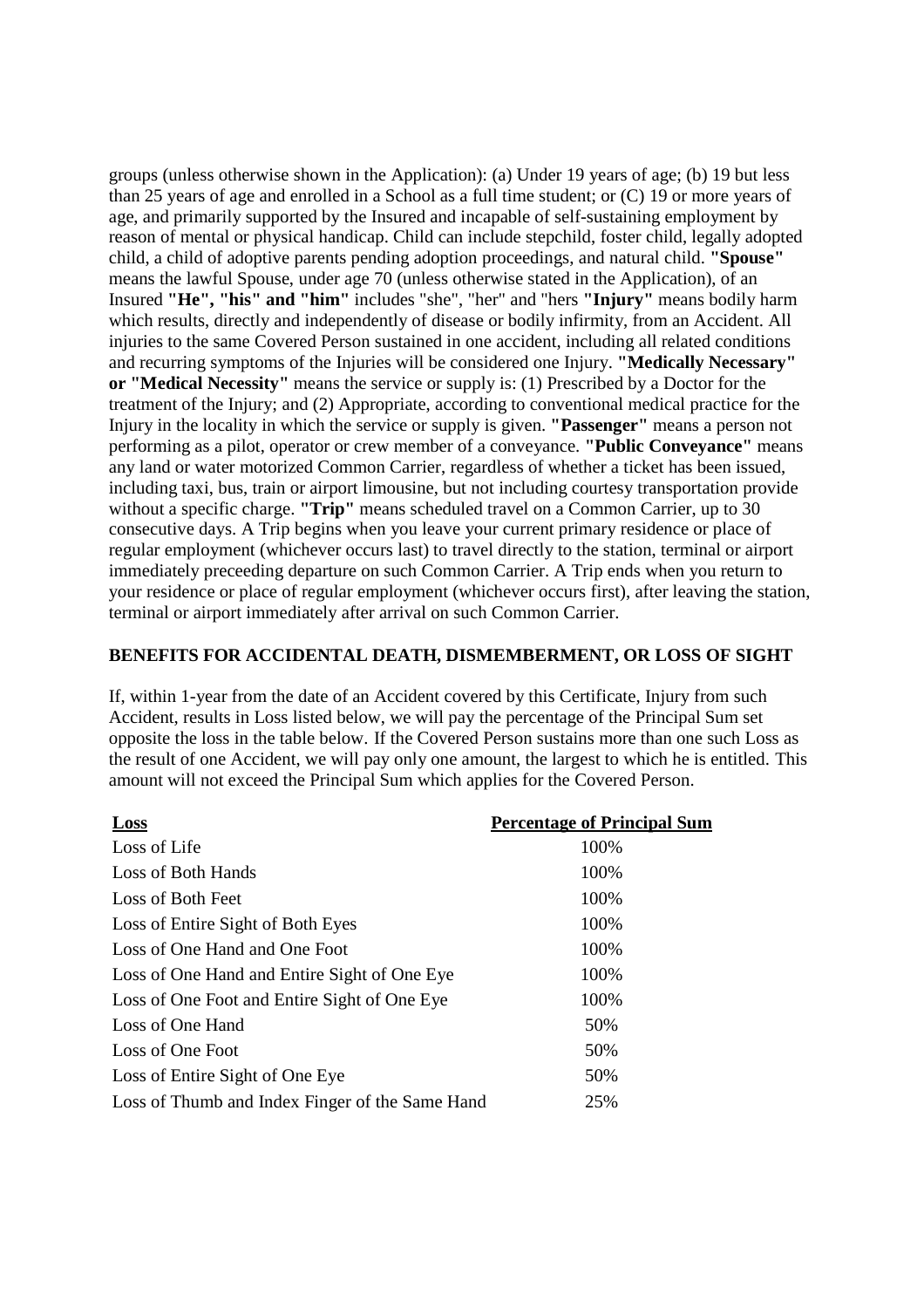Loss of a hand or foot means complete Severance through or above the wrist or ankle joint.

**Loss of sight** means the total, permanent loss of sight of the eye. The loss of sight must be irrecoverable by natural, surgical or artificial means.

**Loss of a thumb and index finger** means complete Severance through or above the metacarpophalangeal joints (the joints between the fingers and the hand).

In California, loss of a thumb and index finger means loss by complete Severance of at least one whole phalanx of each.

In South Carolina, the complete severance of four whole fingers from one hand equals the loss of one hand.

**"Severance"** means the complete separation and dismemberment of the part from the body.

# **MEDICAL EVACUATION EXPENSE**

We will pay the Eligible Expenses for emergency evacuation required by the Covered Person; while he is outside a 100 mile radius from his current primary residence or place of regular employment (whichever occurs last).

The Covered Person's Doctor must determine that adequate medical treatment is not locally available. Benefits are payable for: (1) Usual, Reasonable and Customary charges for medical services required for evacuation to the nearest adequate medical facility; and (2) Usual, Reasonable and Customary charges for escort services required by the Covered Person, if he is disabled and an escort is recommended in writing by his Doctor; and (3) Ambulance services to the nearest airport and air ambulance upon departure; and (4) Special air transportation costs to return the Covered Person to his home country, if his Doctor recommends in writing that his condition requires a stretcher, oxygen or other special medical arrangements; and (5) Expenses above the cost of a return airfare ticket held by the Covered Person or in the absence of a ticket, the cost of an economy airfare ticket. Benefits are payable up to the Maximum Benefit amount shown in the Schedule of Benefits. The amount payable under this benefit could be greatly reduced if the Covered Person does not comply with the requirements in the Limitations section of this Certificate.

# **REPATRIATION**

We will pay the Eligible Expenses, returning a Covered Person to his place of residence in his home country if he is outside a 100 mile radius from his current primary residence or place of regular employment (whichever occurs last) and dies as a result of a covered Injury. Repatriation Expenses that are covered include, but are not limited to: (1) The cost of embalming and coffin;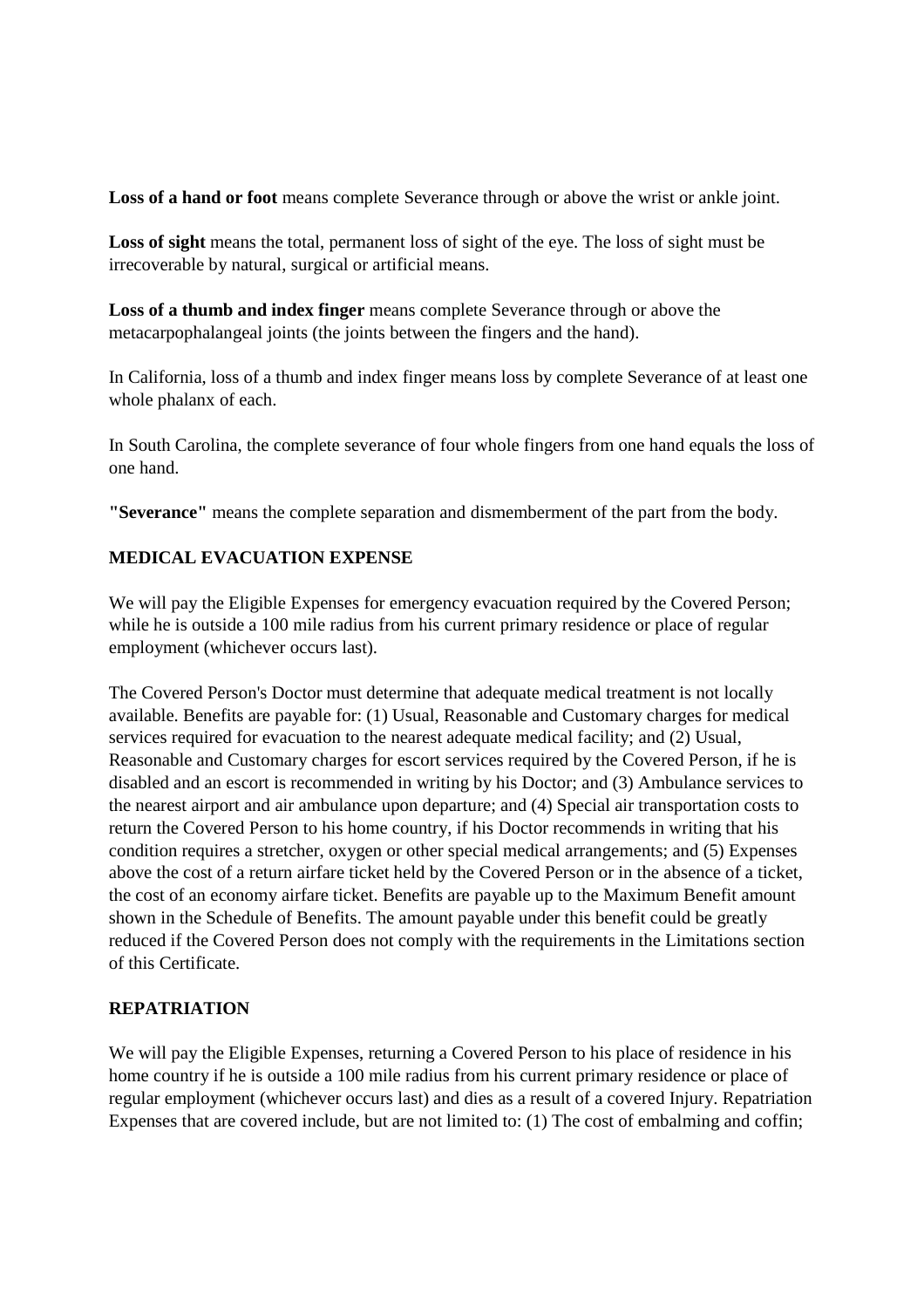and (2) Transportation of the body. Benefits are payable up to the Maximum Benefit Amount shown on the Schedule of Benefits. The amount payable under this benefit could be greatly reduced if the Covered Person does not comply with the requirements in the Limitations section of this Certificate.

### **EXCLUSIONS**

Benefits will not be paid for a Covered Person's loss which: (1) Is caused by or results from the Covered Persons own:

(a) Intentionally self-inflicted Injury, suicide or any attempt thereat. (In Missouri this applies only while sane.); (b) Voluntary self-administration of any drug or chemical substance not prescribed by, and taken according to the directions of, a doctor (Accidental ingestion of a poisonous substance is not excluded.); (c) Commission or attempt to commit a felony; (d) Participation in a riot or insurrection; (e) Driving under the influence of a controlled substance unless administered on the advice of a doctor; or (f) Driving while Intoxicated. "Intoxicated" will have the meaning determined by the laws in the jurisdiction of the geographical area where the loss occurs; (2) Is caused by or results from: (a) Declared or undeclared war or act of war; (b) An Accident which occurs while the Covered Person is on active duty service in any Armed Forces. (Reserve or National Guard active duty for training is not excluded unless it extends beyond 31 days.); (c) Aviation, except as specifically provided in this Certificate; (d) Sickness, disease, bodily or mental infirmity or medical or surgical treatment thereof, bacterial or viral infection, regardless of how contracted, This does not include bacterial infection that is the natural and foreseeable result of an accidental external bodily injury or accidental food poisoning. (e) Nuclear reaction or the release of nuclear energy. However, this exclusion will not apply if the loss is sustained within 180 days of the initial incident and: (i) The loss was caused by fire, heat, explosion or other physical trauma which was a result of the release of nuclear energy; and (ii) The Covered Person was within a 25-mile radius of the site of the release either: 1) At the time of the release; or 2) Within 24 hours of the start of the release; or ADDITIONAL EXCLUSIONS Benefits will not be paid for: 1. Services or treatment rendered by a doctor, nurse or any other person who is: (a) Employed or retained by the Certificate holder; or (b) Who is the Covered Person or a member of his immediate family; 2. An Injury that is caused by flight in: (a) An aircraft, except as a fare-paying passenger; (b) A space craft or any craft designed for navigation above or beyond the earth's atmosphere; or (c) An ultra-light, hang-gliding, parachuting or bungi-cord jumping; 3. Injury that is: (a) The result of the Covered Person being Intoxicated. ("Intoxicated" will have the meaning determined by the laws in the jurisdiction of the geographical area where the loss occurs); or (b) Caused by any narcotic, drug, poison, gas or fumes voluntarily taken, administered, absorbed or inhaled, unless prescribed by a doctor; 4. Any Sickness, except infection which occurs directly from an Accidental cut or wound or diagnostic tests or treatment, or ingestion of contaminated food; 5. Expenses to the extent that they are paid or payable under other valid and collectible group insurance or medical prepayment plan; 6. Injury sustained while in the service of the armed forces of any country. When the Covered Person enters the armed forces of any country, we will refund the unearned pro rata premium